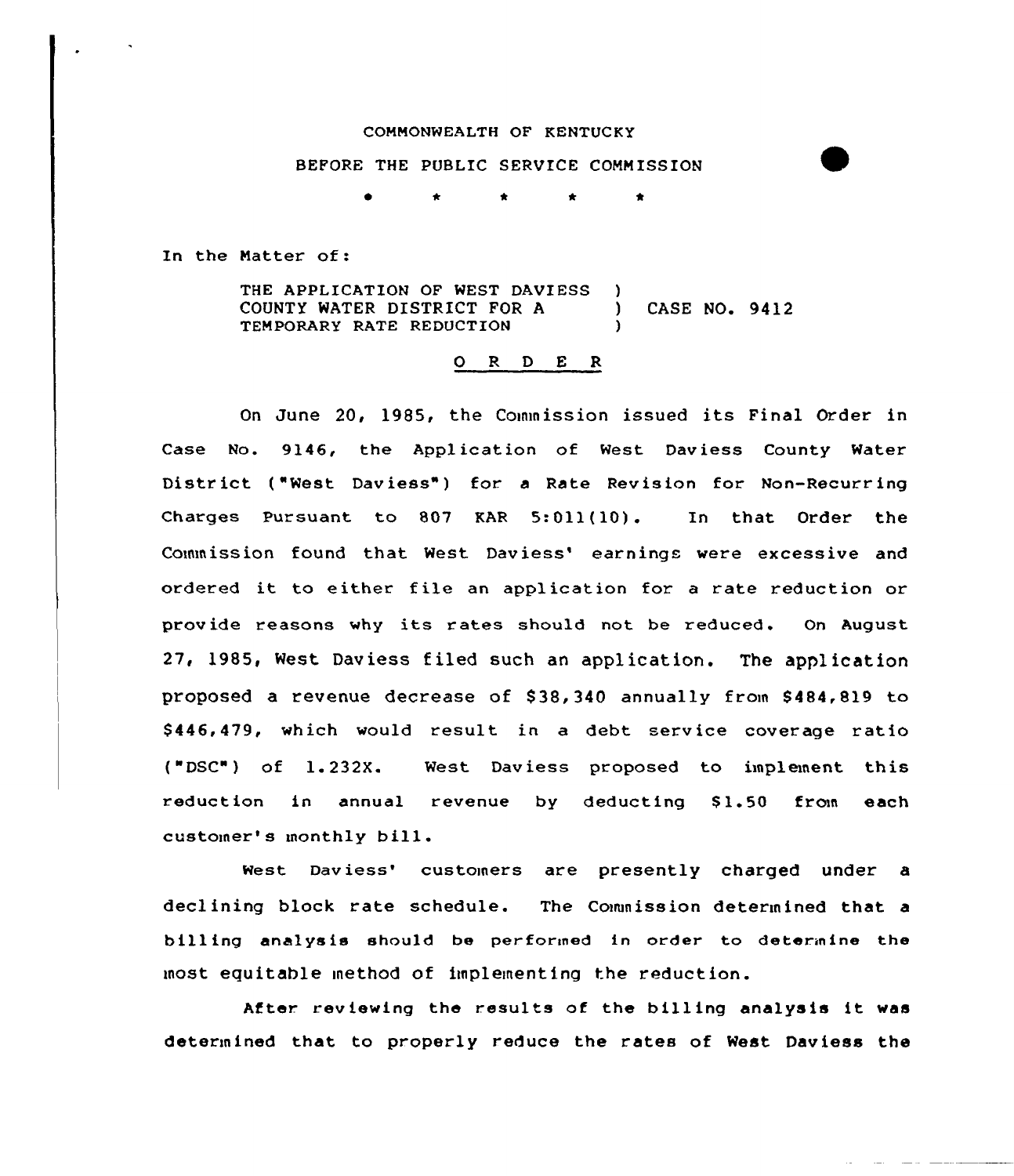rates should be reduced proportionally; that is, in each rate  $increment.$  To give each customer a \$1.50 per month reduction would be unfair to the larger users because they contribute more revenue than the small users and therefore are entitled to a larger reduct ion.

West Daviess' current declining block rate schedule contains 12 rate increments. The last two rate increments provide for a rate of 65 cents per 1,000 gallons and 50 cents per 1,000 gallons. West Daviess purchased its watex dux ing the test year at a rate of approximately 69 cents per 1,000 gallons. Therefore, the last two steps in West Daviess' rate schedule do not cover its cost of purchased water. The Commission is of the opinion that the last two rate steps should not be decreased since they presently do not cover the cost of purchased water. Moreover, the Connnission is of the opinion that west Daviess should review its present rate schedule now in effect and in its next rate case before the Commission propose <sup>a</sup> rate schedule that is fair, just and reasonable for all its customers.

On December 19, 1985, the Commission issued its staff report on the billing analysis inspection with comment from West Daviess due in writing by Deceinber 30, 1985. No coinment from West Daviess was received by the Commission.

The Commission, after consideration of the evidence of record and being advised, is of the opinion and finds that:

1. The revenue reduction of \$38,340 proposed by West Daviess should be approved.

 $-2-$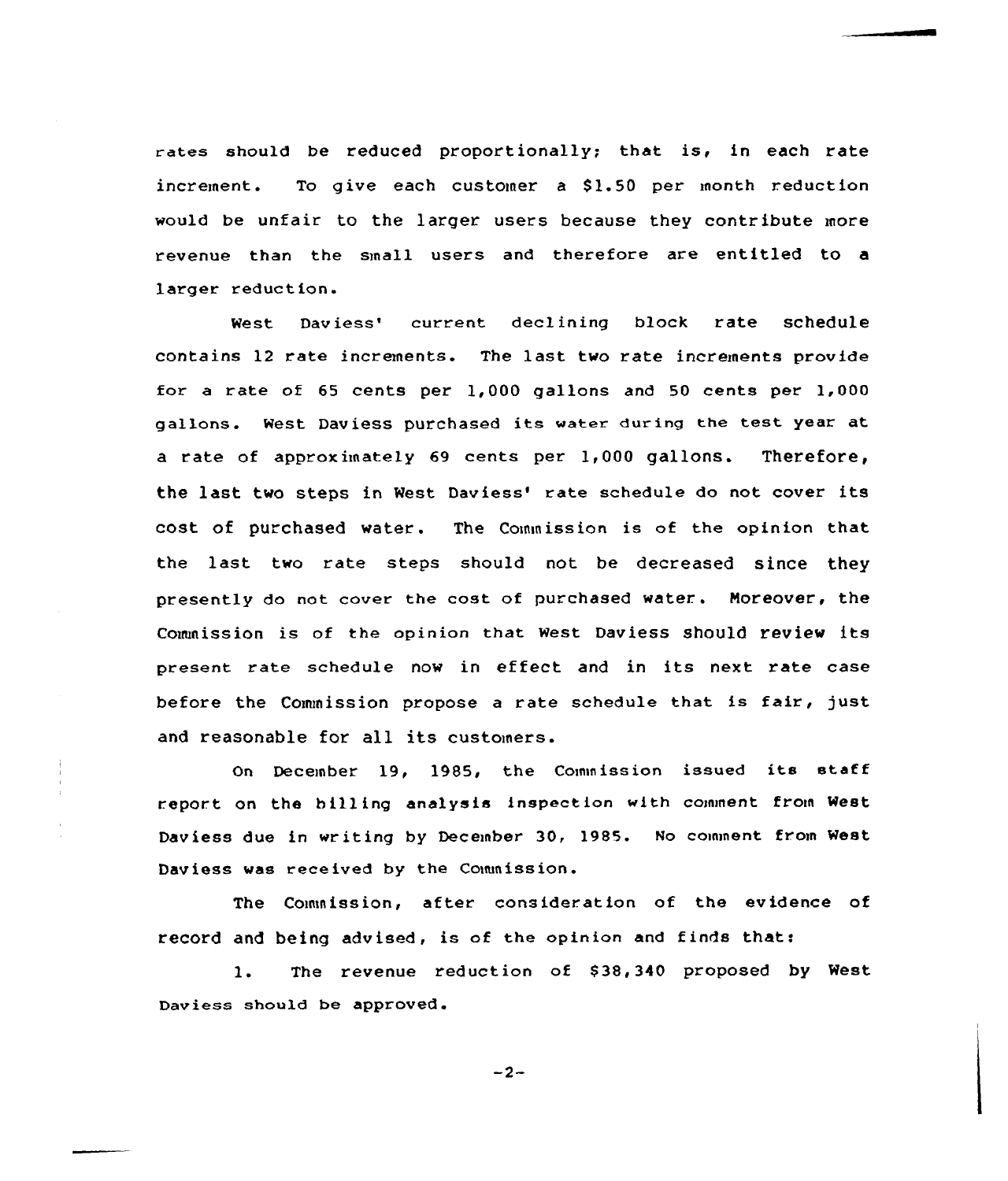2. The rates in Appendix <sup>A</sup> will reduce the revenue of West Daviess by \$38,340 annually and will produce gross annual revenue sufficient to pay West Daviess operating expenses, service its debt, and provide a reasonable surplus for equity growth.

IT IS THEREFORE ORDERED that:

1. The rates in Appendix <sup>A</sup> be and they hereby are approved for service rendered by West Daviess on and after the date of this Order .

2. within 30 days from the date of this Order West Daviess shall file with this Commission its revised tariff sheets setting out the rates approved herein.

Done at Frankfort, Kentucky, this 3rd day of February, 1986.

PUBLIC SERVICE CONN ISSION

Heney 1 Vice Chairman

Wilham

ATTEST:

**Secretary**